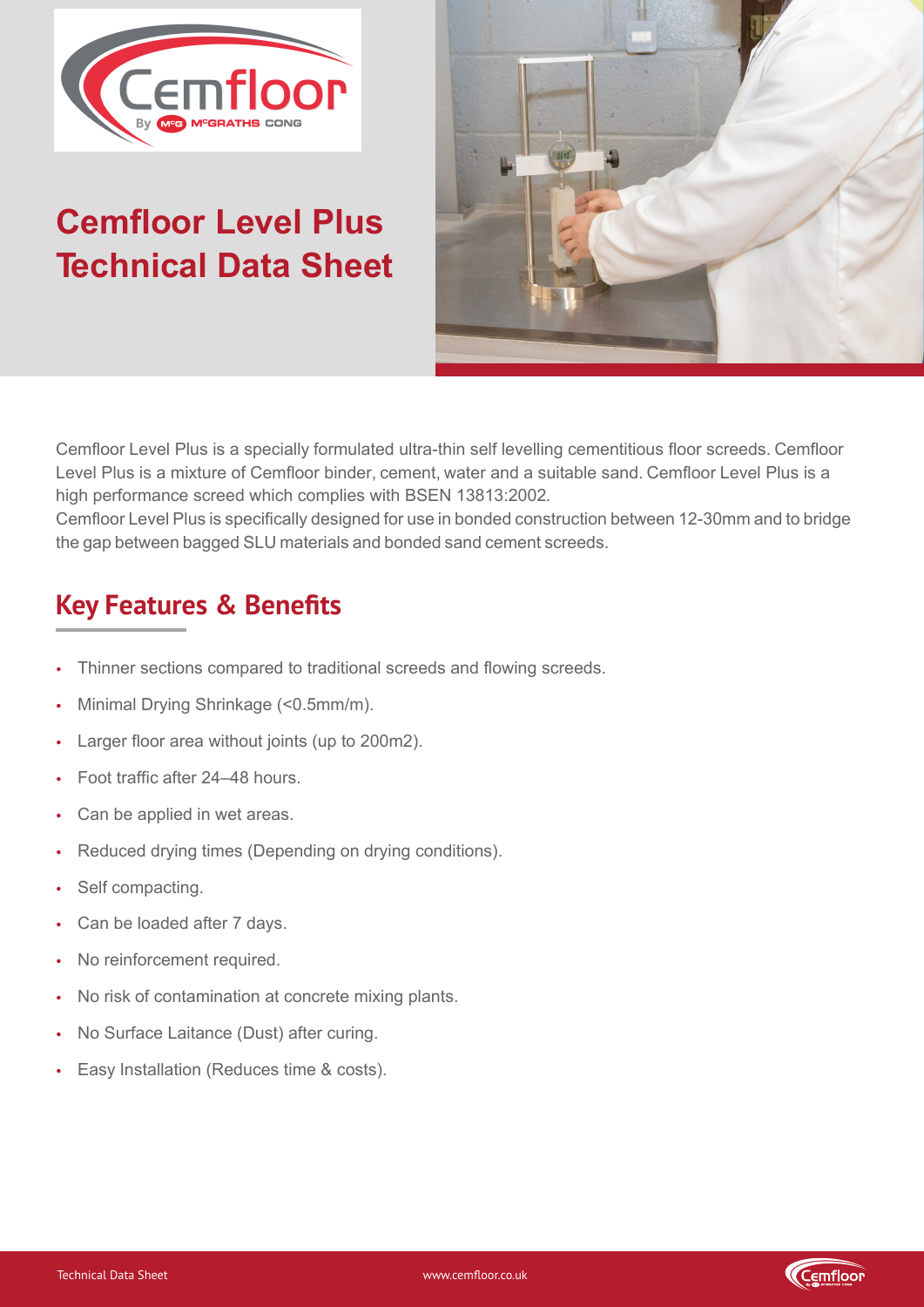#### **Substrate**

Cemfloor Level Plus Screed is designed for use as a thin levelling screed on a new or existing concrete substrate, as a floating screed over thermal or acoustic insulation with a minimum compressive strength of 100kPa, or as an unbonded screed on top of a plastic membrane. When bonding to an existing substrate; The substrate must have a minimum compressive strength of 25N/mm2. Surfaces must be sound and free from dust, dirt, grease, oil and any other contaminants. Any laitance or surface treatments must be removed before use. The substrate should be mechanically prepared to provide an open textured surface to ensure an adequate bond between the screed and the substrate. The substrate must also be primed with a suitable priming agent.

## **Mix Design**

Trials should always be carried out to optimize the mix design before work commences. The sand used should be of an approved quality and grading. The screed is a blend of Cemfloor Binder, cement, sand & water. The mix proportions depend on the sand available.

# **Application**

Cemfloor Level Plus should be used in accordance with BS 8204-7:2003 'Code of Practice for Pumpable Self- Smoothing Screeds'. To ensure a high quality screed it is recommended that application is carried out by a specialist screeding contractor who has been approved to place Cemfloor Screeds. The freshly poured screed will need to be levelled/finished using a dappling bar and/or a spiked roller. When Cemfloor Level Plus is installed as per installation guidelines in a sealed/weather tight area; it will not require any curing agent sprayed onto its surface. If the screed will be exposed to any wind/drafts or excessive sunlight then a suitable evaporation control spray (e.g. Cemfloor EC) may need to be sprayed onto the screed surface. Please contact our Technical Team for any further information.

### **Curing**

After placing the floor should not be subjected to severe draughts, direct sunlight or heating for the first 48 hours. The room in which the screed has been placed should therefore be sealed during this time. The room should be ventilated after 24-48 hours by opening windows and doors during the day to aid the drying process.

### **Floor Coverings**

Cemfloor Level Plus screed is compatible with all floor coverings, and all cementitious adhesives including fast track systems. The screeds moisture content should be measured before placing floor coverings to ensure that it is adequately dried. Cemfloor Level Plus will not require any sanding to remove laitance. It is however recommended that the surface of the screed be lightly abraded to clean and remove any building residue to ensure that there is a good key to receive subsequent floor coverings.